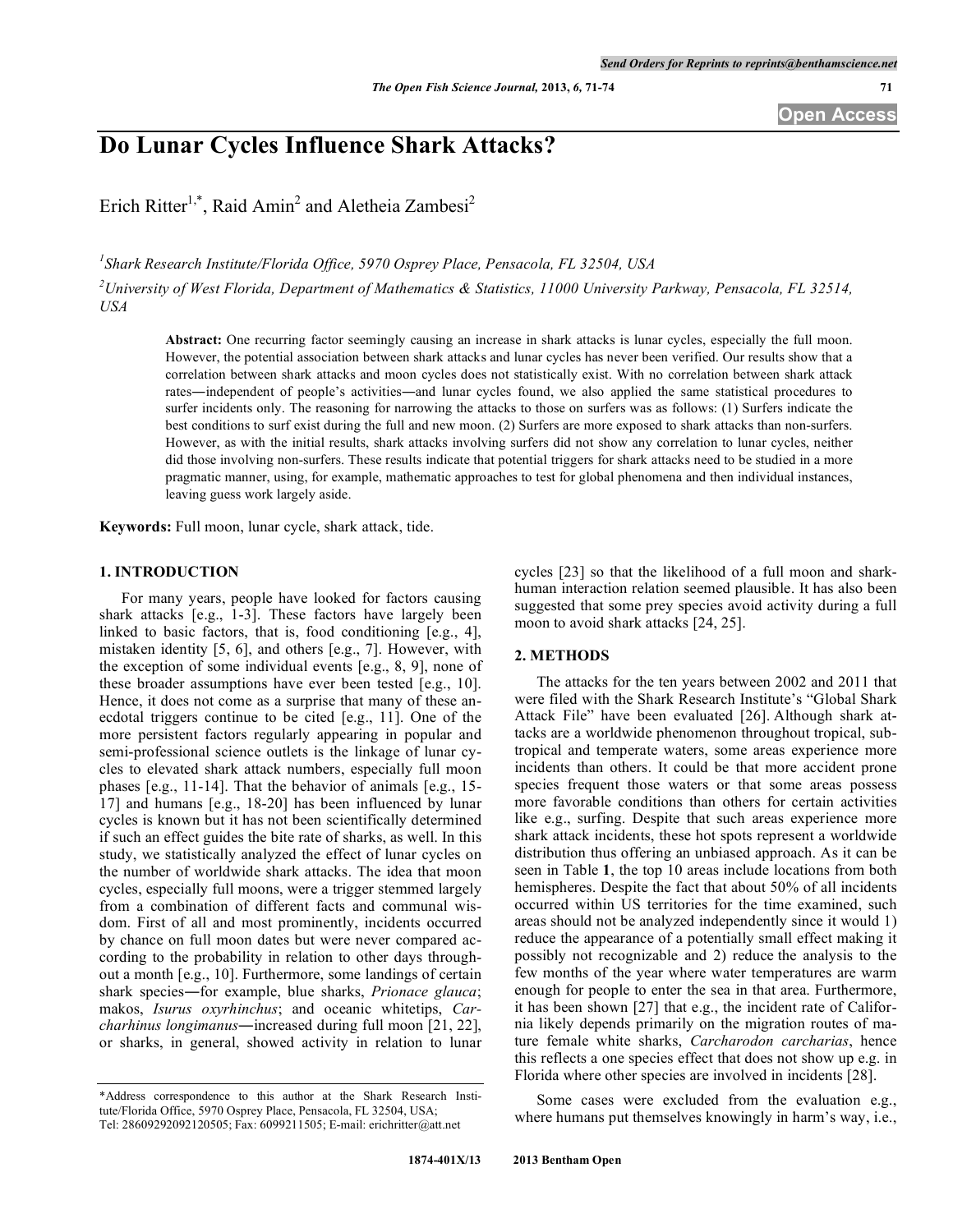| Rank           | Country                         | <b>Percentage of Global Attacks</b> |  |  |
|----------------|---------------------------------|-------------------------------------|--|--|
| -              | <b>United States</b><br>50.3297 |                                     |  |  |
| $\overline{2}$ | Australia                       | 15.9341                             |  |  |
| $\mathfrak{Z}$ | South Africa                    | 8.4615                              |  |  |
| $\overline{4}$ | Brazil                          | 3.6264                              |  |  |
| 5              | Bahamas                         | 2.1978                              |  |  |
| 6              | New Zealand                     | 2.1979                              |  |  |
| 7              | Egypt                           | 1.7582                              |  |  |
| 8              | Reunion                         | 1.4286                              |  |  |
| 9              | New Caledonia                   | 1.3187                              |  |  |
| 10             | Mexico                          | 1.0989                              |  |  |

**Table 1. Percentage of Shark Incidents for the Ten Top Countries Between 2002 and 2011**

Table 2. p-values of the Chi-square Test for Shark Attacks between 2002 and 2011 with Reference to Specified Time Periods **Around a new and a Full Moon**

|               | $\pm 3d$ Mf | $\pm$ 4d Mf | $\pm 3d$ Mn | $\pm 4d$ Mn | $\pm 3d$ Mf/n | $\pm 4d$ Mf/n |
|---------------|-------------|-------------|-------------|-------------|---------------|---------------|
| All Incidents | 0.1399      | 0.6326      | 0.1423      | 0.0803      | 0.0153        | 0.0224        |
| Surfers       | 0.0531      | 0.3116      | 0.4000      | 0.1133      | 0.0184        | 0.0155        |
| Non-surfers   | 0.7543      | 0.9072      | 0.2293      | 0.3140      | 0.2019        | 0.2916        |

 $M_f$  = Full moon,  $M_n$  = New moon,  $M_f/n$  = Full Moon and new Moon Combined.  $\pm$  3d,  $\pm$  4d = Number of days before and after Mf and M<sub>n</sub>, Respectively

feeding sharks, fishing for sharks, or spear fishing. The remaining 910 cases were categorized as overall attacks (910 incidents), surfing attacks (319 incidents), and non-surfing attacks (591 incidents). Surfing incidents were separated because it is known that the highest waves, the best for surfing, occur around the full and new moon, bringing more surfers to the beaches than at other times. Furthermore, it has been shown that surfing carries a higher risk of being bitten than other beach-oriented activities [28, 29].

Because a correlation between shark attacks and lunar cycles could be tested in different ways, several questions were chosen to be answered: (1) Are shark attack rates higher in number during a full moon (Mf) than for the rest of the month? (2) Are shark attack rates higher in number during a new moon (Mn) than for the rest of the month? (3) Are combined shark attack rates for the full moon and new moon (Mf/n) higher in number than for the rest of the month? (4) For these previous questions, do the numbers for shark attack rates during Mf, Mn, and Mf/n differ for surfers and nonsurfers?

Since average wave height increases near Mf and Mn and then decreases again, the actual days of Mf and Mn were expanded to  $\pm$  3 days and  $\pm$  4 days from the actual Mf and Mn, and the shark attack rates on those days compared to attack rates during the remaining days of the month. The attack rate for any given day X was defined as the ratio between number of shark attacks on day X to number of times day X occurred within the studied time period. A Chi-square test for goodness of fit was used to compare the observed shark attack counts with the expected counts should the null hypothesis of equal shark attack rates for Mf and Mn be supported. The same approach was applied to the combined values of Mf and Mn combined (Mf/n).

## **3. RESULTS AND DISCUSSION**

The tests of a potential correlation between shark attacks and lunar cycles did not reveal significant evidence (with *p* > 0.05) that shark attack rates were higher during the  $\pm$  3 and  $\pm$ 4 days around Mf or the  $\pm$  3 and  $\pm$  4 days around Mn (Table **2**). The same nonexistent lunar dependency was reflected, based on the  $\pm 3$  and  $\pm 4$  period around Mf/n. The observed proportions of shark attacks for the two time periods, 41.78% and 55.60%, respectively, were smaller than the expected numbers of 45.76% and 59.32%. Because the expected numbers are higher than the calculated ones for the chosen times, they confirm the nonexistence of a lunarcycle-induced increase in attack rates.

Although Mf, Mn, and Mf/n did not show any correlation to shark attack rates, some periodicity was displayed when listing daily attack rates for "closeness to Mf" and "closeness to Mn" with day 0 representing a full moon and day 15 a new moon (Fig. **1**). It is understood that every "day" between 0 and 15 reflects any day of the week, based on the actual date of the lunar cycle, hence shows a rather constant number of people visiting beaches. Although Mf and Mn show elevated shark attack rates, these increases were not limited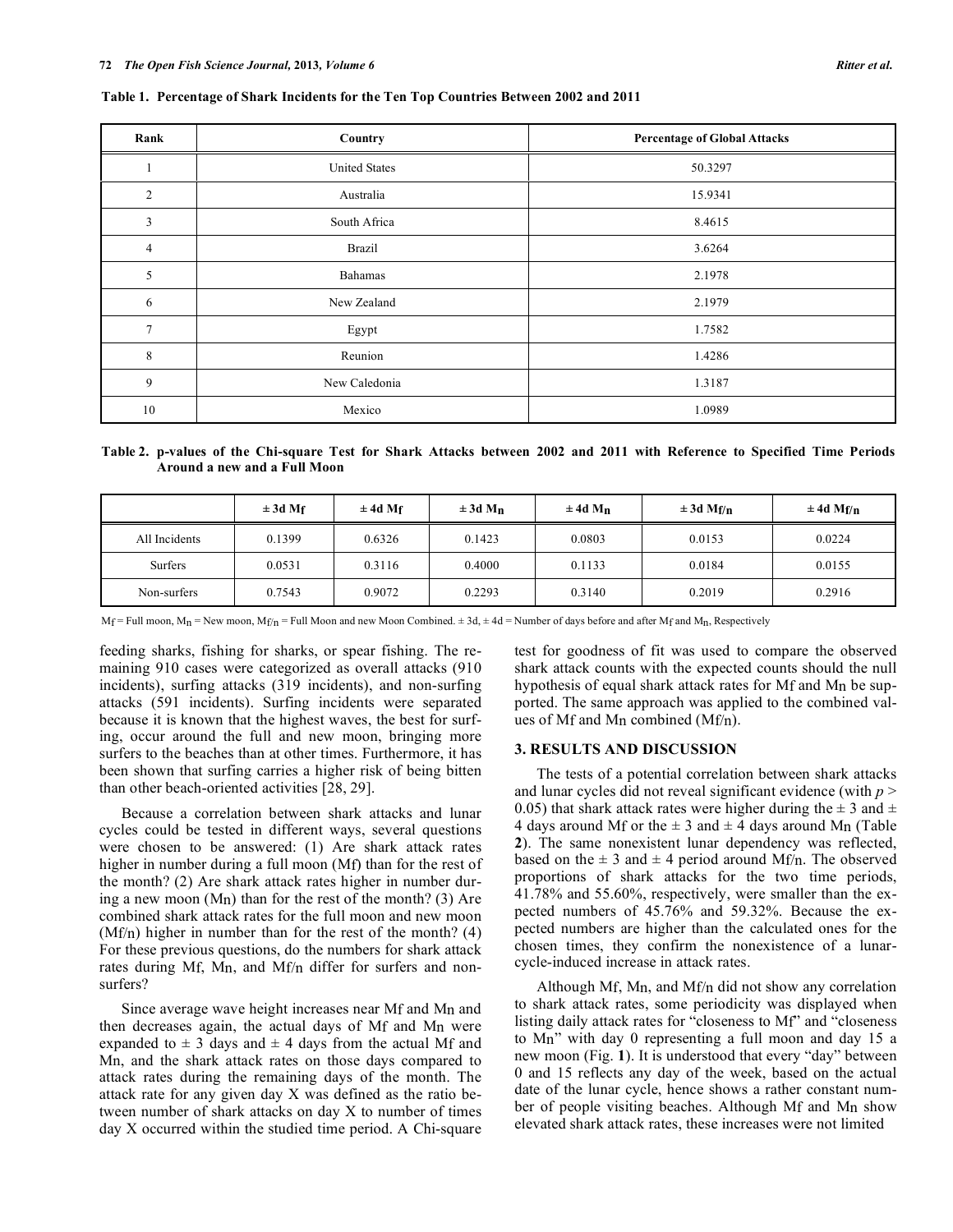

**Fig. (1).** (**a**, **b**, **c**) Shark attack rates around the nearest full and new moon.

to Mf and Mn but reappeared on day 5 and day 9 as well, indicating a cycle of some kind (Fig. **1a**). Fig. (**1b**) representing surfers only also follows this cyclical effect around the same days. Although this cyclic patterns is less pronounced for non-surfers (Fig. **1c**), it is still present as well. The multiple peaks on the graphs make it clear that Mf and